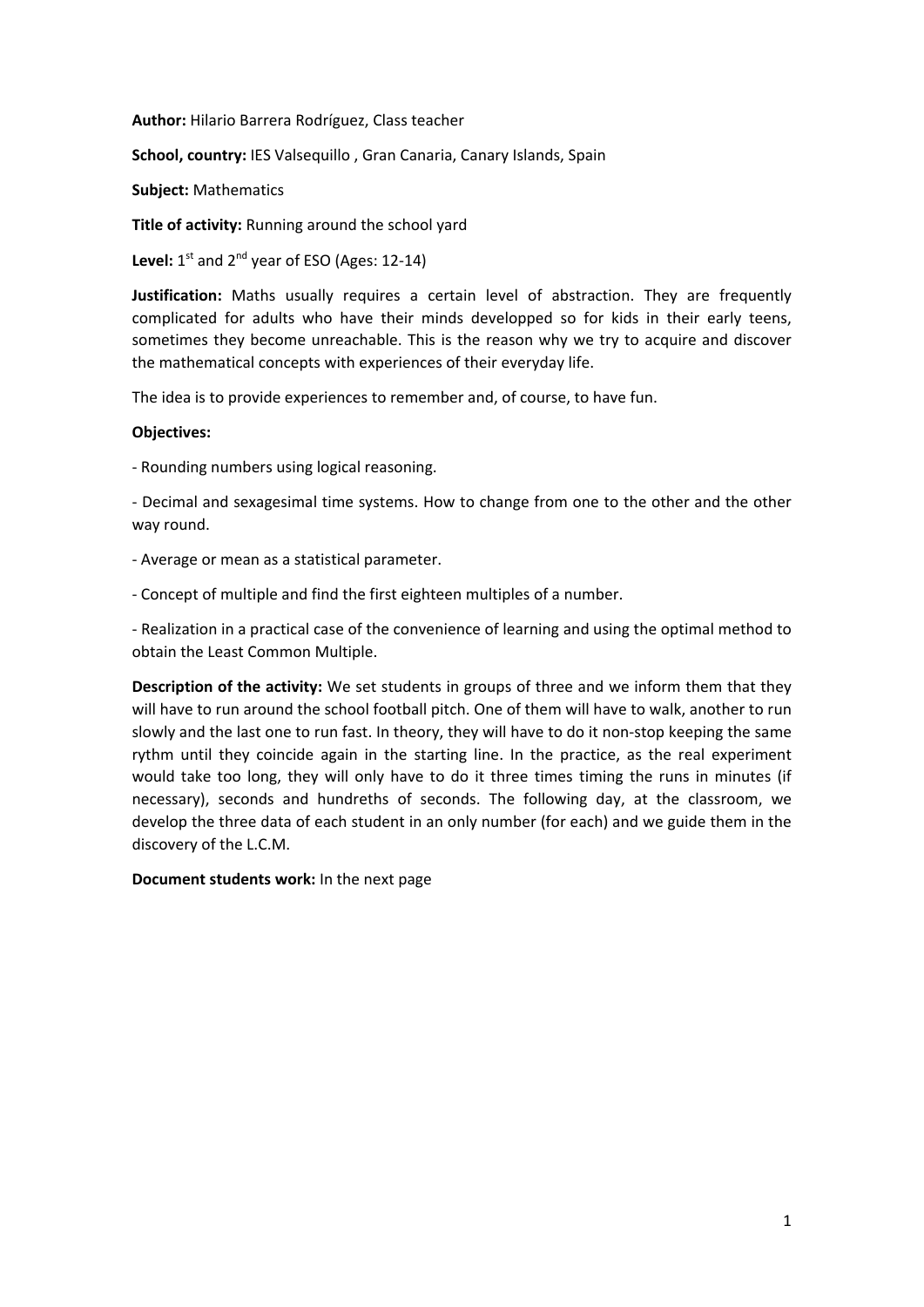## RUNNING AROUND THE FOOTBALL PITCH

## 1. Data collection

| Team number            | First lap | Second lap | Third lap |               |
|------------------------|-----------|------------|-----------|---------------|
| Walker:                |           |            |           |               |
| In minutes and seconds |           |            |           |               |
| In seconds             |           |            |           | Time:         |
| Slow runner:           |           |            |           |               |
| In minutes and seconds |           |            |           |               |
| In seconds             |           |            |           | Time : $\_\_$ |
| Fast runner:           |           |            |           |               |
| In minutes and seconds |           |            |           |               |
| In seconds             |           |            |           | Time:         |

# 2. When each "runner" crosses the starting line.

|           |  | 3 | 4 | b | 8 | ч |
|-----------|--|---|---|---|---|---|
| Walker    |  |   |   |   |   |   |
| S. runner |  |   |   |   |   |   |
| F. runner |  |   |   |   |   |   |

|           | 10 | 11 | 12 | 13 | 14 | 15 | 16 | 17 | 18 |
|-----------|----|----|----|----|----|----|----|----|----|
| Walker    |    |    |    |    |    |    |    |    |    |
| S. runner |    |    |    |    |    |    |    |    |    |
| F. runner |    |    |    |    |    |    |    |    |    |

- 3. When do the three students coincide at the finish line?
- 4. Express the time the three students coincide at the finish line in hours, minutes and seconds. It is possible that you will have to use days as well.
- 5. How many times will each student cross the finish line before they coincide?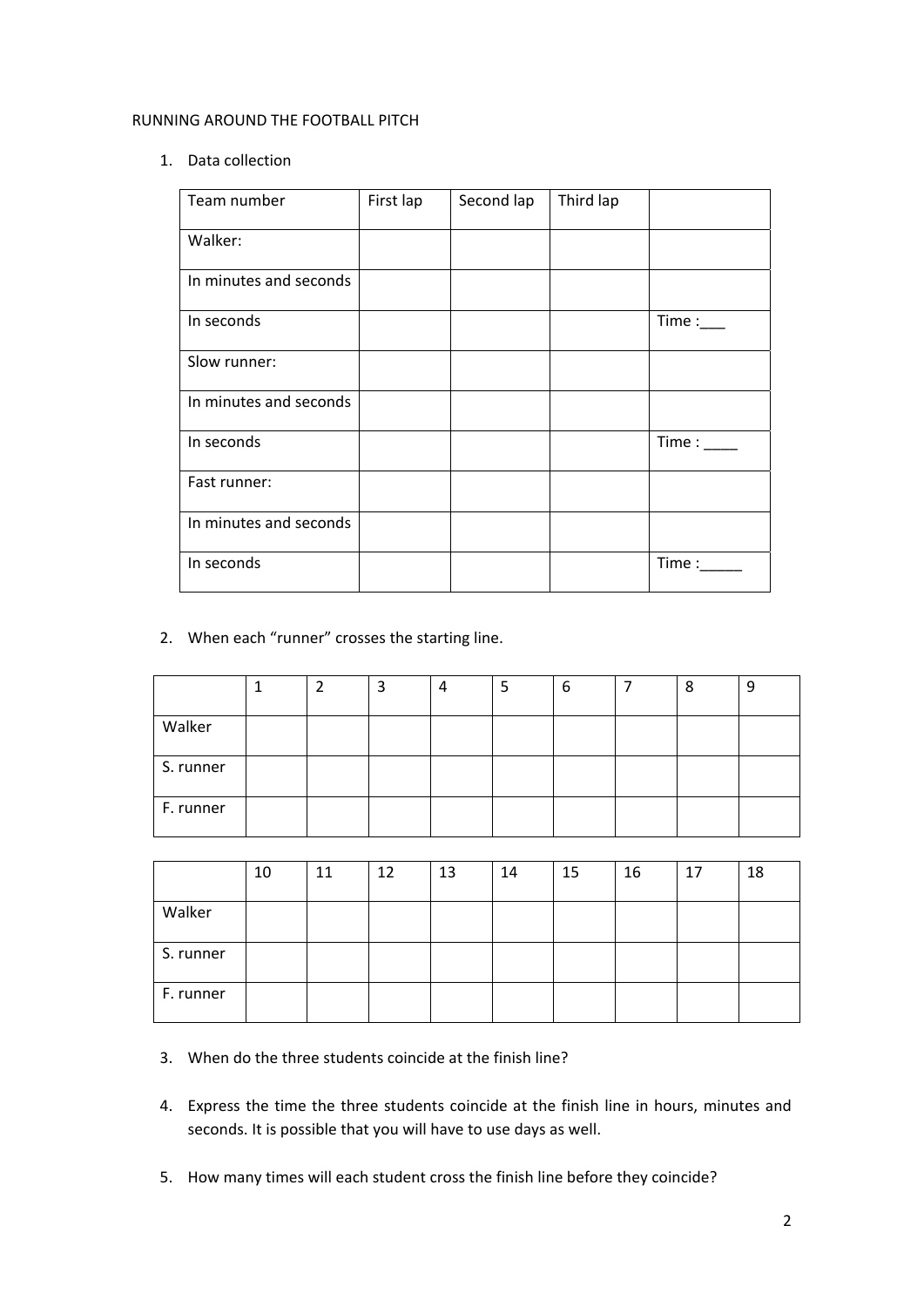### **Document we use as support**

Running around the school yard

Objective: Three people are going to start running around the school yard at the same time and from exactly the same place but with different speeds: the first one will walk, the second one will run slowly and the third one will run fast. We want to know when the three people will coincide again at the starting line and how many laps will each of them have done.

Situation: As it would be too long, too tiring and too hard to keep the same rhythm for such a long time, we are only going to run (each person) three times and we solve mathematically the problem.

1. ‐ Timing.

Students will have to register their times in a table like this in their notebooks. It would be fantastic if the timing is in minutes, seconds and hundredths of seconds. If that's not possible in minutes, seconds and tenths of seconds will be OK.

| <b>Names</b> | First lap | Second lap | Third lap |
|--------------|-----------|------------|-----------|
| Walker:      |           |            |           |
| Slow runner: |           |            |           |
| Fast runner: |           |            |           |

2.‐ Rounding to seconds.

Examples:

a.‐ Let's suppose the time of the walker has been 1'23"34. Is it closer to 1'23" or closer to 1'24"?

**Note:** Remember that in a watch the hundredths of second go from 0 to 99. Minutes and seconds finish in 59.

Walker: 1'23"34 →

b.- Let's suppose the time of the slow runner has been 48"63. Is it closer to 48" or closer to 49"? If we wrote from 48"00 to 49"00 on a straight line, would it be closer to the left or the right end?

‐‐‐‐I‐‐‐‐‐‐I‐‐‐‐I‐‐‐‐I‐‐‐‐I‐‐‐‐I‐‐‐‐I‐‐‐‐I‐‐‐‐I‐‐‐‐I‐‐‐‐I‐‐‐‐I‐‐‐‐I‐‐I‐I‐‐‐‐I‐‐‐‐I‐‐‐‐I‐‐‐‐I‐‐‐‐I‐‐‐‐I‐‐‐‐I‐‐‐‐

48"00 05 10 15 20 25 30 35 40 45 50 55 60 65 70 75 80 85 90 95 49"00

Slow runner: 48''63→

c.‐ Let's suppose the time of the runner has been 27"88. Is it closer to 27" or closer to 28"?

Fast runner: 27"88→

Exercise: Round the data in your table to minutes and seconds

3.‐ Expressing the time only in seconds.

Example:

From the previous step we might have established 2' 15" as the time of the walker.

a. ‐ How many seconds are there in the two minutes?

b. ‐ How many seconds are there in the two minutes and 15''?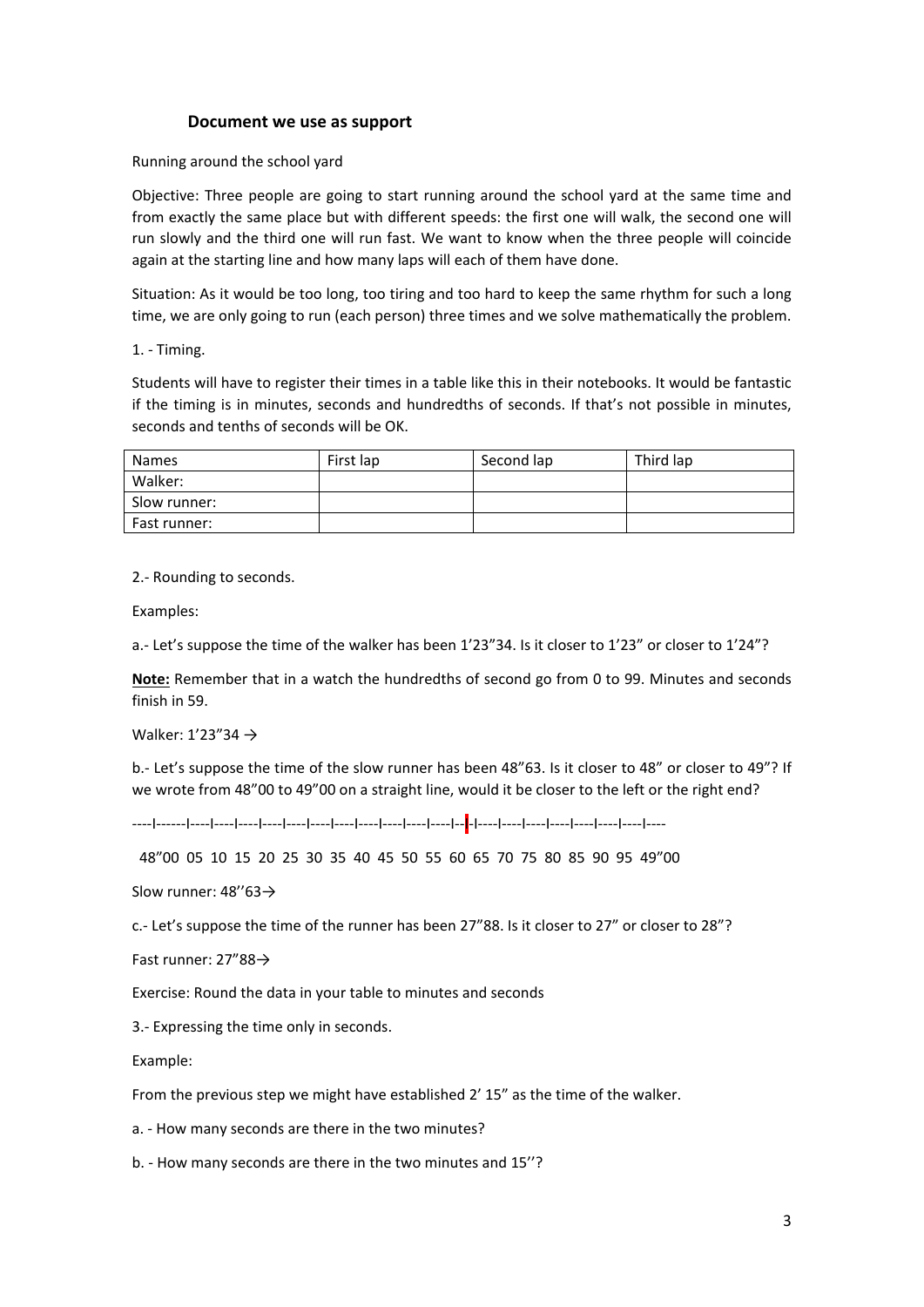2' 15'' are \_\_\_\_\_\_\_\_\_\_\_\_\_\_\_\_\_\_\_ seconds

Exercise: Change all the data in your table to only seconds.

4. ‐ What time do we take for each runner?

As our speed is not always exactly the same, we have done the running three times to be more accurate (precise).

Example:

If from the previous step we have established that one of the walkers has taken 90, 91 and 93 to complete the different rounds, how can we reduce these three marks to only one? The final qualification in any subject might help to do it.

Average time=

Exercise: Obtain the average time of the three students (the walker, the slow runner and the fast runner)

5. ‐ Round the average times of three students to seconds (eliminate the possible decimals)

6. ‐ When would the runners get to the finish line in each round?

Imagine that the walker needs 63 seconds to complete a lap, how long will he need to complete two laps? 
and three laps?

What mathematical operation have you used?

Use the following table to write down the time each runner crosses the finish line in each round.

|             | - |  | ∽<br>ь | $\circ$<br>Ο | $\Omega$ | 10 | 11 | 12<br>∸ | 12<br>ᅩ | 14 | 15<br>∸∸ | 16 | л | ŦΟ |
|-------------|---|--|--------|--------------|----------|----|----|---------|---------|----|----------|----|---|----|
| Walker      |   |  |        |              |          |    |    |         |         |    |          |    |   |    |
| Slow runner |   |  |        |              |          |    |    |         |         |    |          |    |   |    |
| Fast runner |   |  |        |              |          |    |    |         |         |    |          |    |   |    |

7. ‐ Did you find when the three students coincide on the finish line?

Or would you need to carry on in the same way for 19, 20, 21,… laps?

8. ‐ Either if you reach your conclusion or not, what you have been trying to obtain is not other that "the lowest common multiple" mathematical procedure.

There is an easier way to do it. Pay attention

Example:

Let's assume the average times are 80, 56 and 32 seconds respectively. We factorize the different numbers

2 2

|    |   |    |   | 32 | $\mathcal{P}$  |
|----|---|----|---|----|----------------|
| 80 | 2 | 56 | 2 | 16 | $\mathcal{P}$  |
|    | 2 | 28 | 2 | 8  | $\mathcal{P}$  |
| 20 | 2 | 14 | 2 |    |                |
| 10 | 2 |    |   |    | $\mathfrak{D}$ |
|    |   |    |   |    | $\mathfrak{p}$ |
|    |   |    |   |    |                |
|    |   |    |   |    |                |